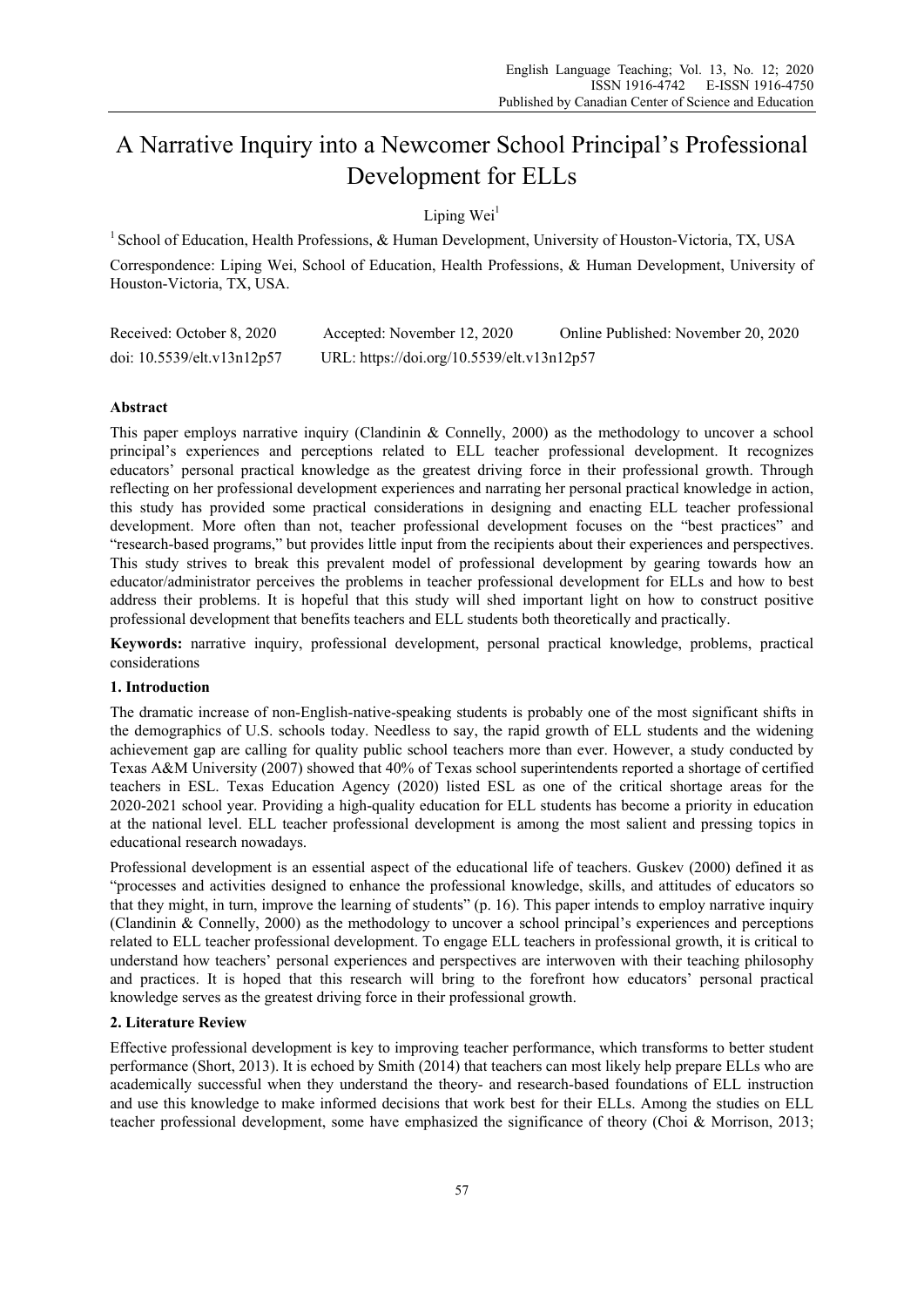Mensh, 2013); some have described specific professional development programs for ELL teachers (Clair & Adger, 2010; Tarone & Allright, 2005; Walqui, 2006).

Franco-Fuenmayor (2013) used a mixed-methods approach to study dual language, bilingual, and ESL teachers' knowledge, professional development experiences, and perceptions about second language programs in Texas. Maxwell (2011) tried to address the problems in ESL instruction by introducing a professional development program that incorporates the feedback from ELLs. Echevarria, Short, and Powers (2006) viewed Sheltered Instruction and Sheltered Instruction Observation Protocol (SIOP) as the basis of professional development for teachers of ELLs. Teachers were trained to incorporate specialized strategies and techniques of the SIOP model in an attempt to increase language development and academic achievement of ELLs.

Some studies revolved around what influence professional development has exerted on teachers. Teemant (2014) conducted a longitudinal mixed-methods study to investigate the efficacy and sustainability of instructional coaching outcomes among urban elementary teachers. Choi and Morrison (2013) explored the change processes in teacher perceptions and classroom practice in a five-year hybrid professional development program for teachers of ELLs in Oregon. Ramirez, Gonzales-Galindo, and Roy (2016) documented the change of a cohort of pre-service teachers in the aspects of teacher consciousness, language matters, and multicultural resources during their one-year residency. This multi-case study captured teacher doubts, thoughts, and changes.

A series of research about Sheltered Instruction Observation for Protocol (SIOP) has been carried out by Short and other researchers (Short, 2013; Short, Echevarria, & Richards-Tutor, 2011). The research studies following this line have informed us on how to use SIOP model to make content comprehensible to ELLs. Based on SIOP, Honigsfeld and Cohan (2008) discussed the combination of two professional development strategies—lesson study and SIOP, which gave teachers new tools for improving instruction for ELLs in mainstream classrooms.

Social context is also brought into consideration of ELL teacher professional development. Zehr (2011) reported a school-district-wide teacher training whose philosophy is that language is learned best in a social context, so lessons should be planned to engage students in structured social interactions about the academic concepts they are learning. Coleman and Goldenberg (2010) also identified the integration of social context as an effective strategy that promotes the oral and academic language development of ELLs.

Collaboration is witnessed in different forms of ELL teacher development. Beninghof and Leensvaart (2016) described a professional development program teachers in an elementary school in Colorado received that allows them to partner with ESL teachers to provide language and content instruction simultaneously. This program quickly revealed itself as a most effective way to maximize teacher professional development and students' growth. DelliCarpini and Gulla (2009) discussed the collaborative practice between English Language Arts (ELA) teachers and ELL teachers, through which, ELLs were able to achieve language-driven content objectives in ESL classroom as well as content-driven language objectives in ELA classroom. Molle (2013) studied discourse analysis of interaction among K-12 teachers and administrators in a professional development program designed for educators working with ELLs and provided an empirical illustration of how recommendations in the literature about professional development for educators of ELLs can be put into practice.

A study worth special noting is the one by Welsh and Newman (2010) that also uses narrative inquiry in describing the changes of an 8<sup>th</sup>-grade science teacher in an ELL sheltered science class before and after receiving professional development. Through examining how the science teacher transformed from content to content-ESL teacher, the dialogical nature of this research provided content teachers with the tools they need to work more effectively with ELLs. Furthermore, the immediate feedback from the teachers gave teacher educators validation of their efforts and helped them to adjust to better meet the needs of ELL teachers.

#### **3. Methodology**

As described by Connelly and Clandinin (1990), narrative inquiry is "a study of the ways humans experience the world" (p. 2), grounded in the belief that stories are the best portal through which human experience is interpreted and made meaningful both individually and socially. Utilizing native inquiry, this study unpacks the experiences and perspectives of Ms. Monica, a public school principal, concerning professional development for ELLs. Her experiences and perspectives, as storied and restoried, will be unfolded through semi-structured interviews and informal conversations.

Ms. Monica is the Principal of a newcomer middle school in a large school district in Texas. She has a Bachelor's degree in Computer Science, a Master's degree in Educational Leadership, and is just starting her doctoral studies in Equity and Social Justice. She has been working in the same school district for 23 years, with the first 10 years as a teacher and then an assistant principal at a high school, and 13 years as the principal of this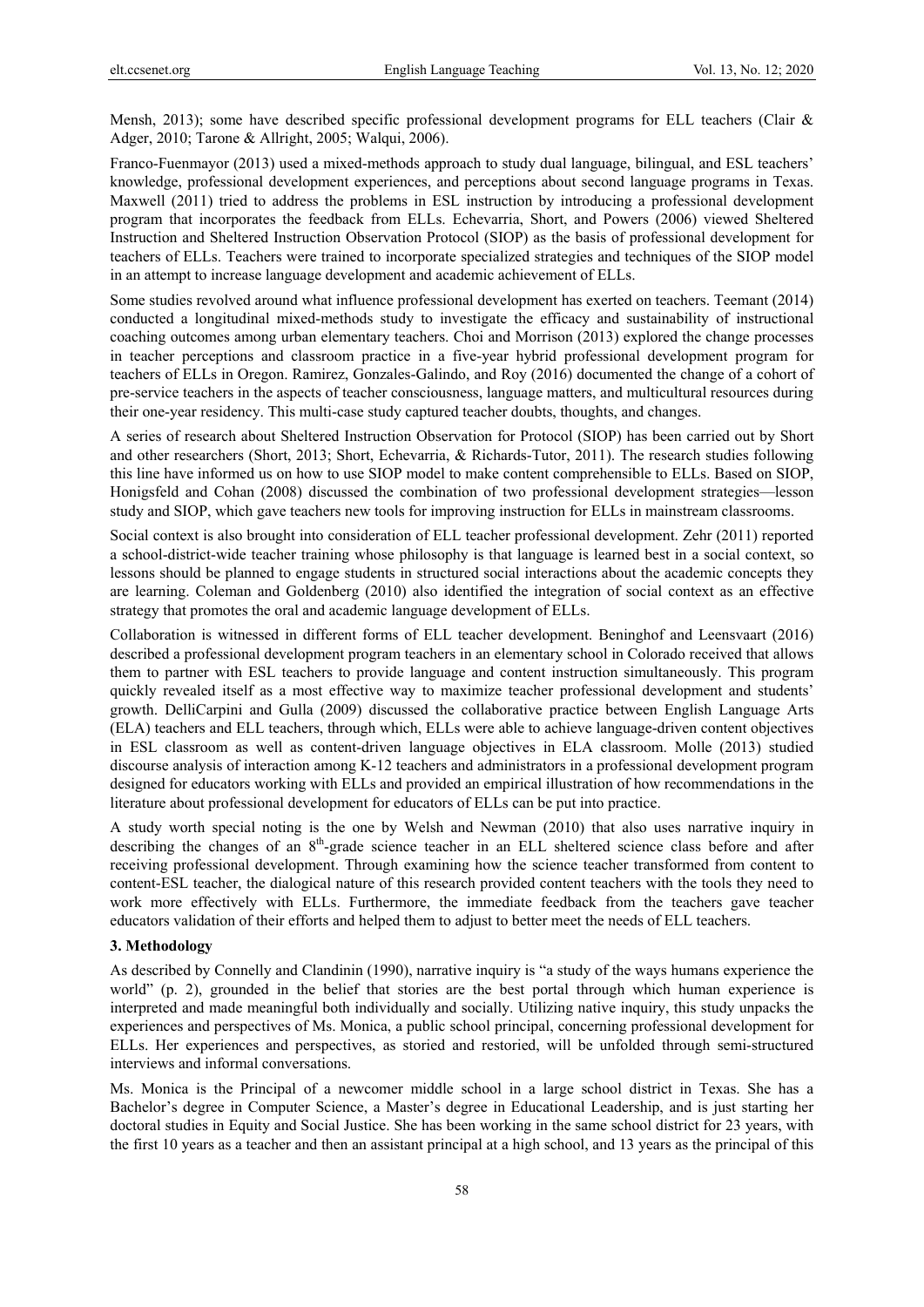newcomer middle school. As the only newcomer school in this school district, it was created in 2001, and Ms. Monica has been its  $2<sup>nd</sup>$  principal since 2005.

"Narrative inquiry is much more than the telling of stories" (Clandinin, Pushor, & Orr, 2007, p. 21); it "need(s) to move to the retelling and reliving of stories, that is, to inquiry into stories" (p. 33). Three analytical tools—broadening, burrowing, storying and restorying (Connelly & Clandinin, 1990)—will be used for "narratively cod (ing)" the field texts (Clandinin & Connelly, 2000, p. 131) in their transition to research texts. Broadening occurs when the narratives are situated in a larger social, cultural, political, and historical context, e.g., educational policies, school climate, and teacher learning community. Burrowing allows me to gain an up-close examination of the participant's experiences and reveal the nuances of their stories. Additionally, storying and restorying bring to surface the breadth and depth of participant's perspectives that may change across contexts and over time. Taken together, the three interpretive devices will enable me to channel field texts into research texts that "grow out of the repeated asking of questions concerning meaning and significance" (Clandinin & Connelly, 2000, p. 132).

Like other forms of social science research, narrative inquiry texts "require evidence, interpretive plausibility, and disciplined thought" (Connelly & Clandinin, 2006, p. 485). This evidence, however, does not rely on criteria, such as validity, reliability, and generalizability, as in quantitative research. Instead, what a narrative inquirer seeks to establish is "not truth but truth-likeness or verisimilitude" (Bruner, 1985, p. 97), "a compound of coherence and pragmatic utility," as Bruner asserted (1996, p. 90). Lyons and LaBoskey (2002) also suggested that for narrative inquirers, "validity" rests on concrete examples of actual practices presented in enough detail so that the relevant community can judge the credibility and usefulness of the observations and the analysis of an inquiry. Significance, then, is rooted in believability and trustworthiness rather than the absolute consistency or authenticity of events. Therefore, the core of establishing the credibility of this research will lie in authenticity, resonance, and trustworthiness. Strategies, including triangulation, member checks, and peer debriefing, were applied to achieve these purposes.

## **Ms. Monica's Experience with ELLs and ELL Professional Development**

Ms. Monica's 23 years in education have all centered around 2<sup>nd</sup> language learners. Her students are from across the world and are highly diverse. To better reach out to students, she has been to Uganda, Kenya, Israel, etc. to learn what refugee life looks like, so she can better help her teachers to associate and understand where their students come from. As Ms. Monica said, "You have to truly understand their backgrounds to help them overcome the difficulties they are having and learn the language."

She asserted that she had got "a lot more professional development than many teachers have received, and received it multiple, multiple, multiple times" in her past two decades in education. For example, she has received SIOP training "in every different way." She has had 6 hours for each of the 8 components of SIOP and has got 6 hours of Component 1 three times already. She proudly claimed that she has received over 100 hours of SIOP training.

Every time I hear it, I learn something new. It's not like "Check that box. Oh, I've already done that training. I don't need to hear it anymore." When I have new teachers, and when my teachers are being trained, let me go in there and hear it again. Because I believe that if you are going to train teachers, then it's important for your teachers to see you in that same training. I'll look for what's something new I'll get or look at from a different perspective. (Ms. Monica)

Among the numerous professional development programs she has received for ELLs, she has had Kagan training, Marzano training, Ruby Payne training, training on students with interrupted formal education, training on listening, speaking, reading, and writing, to name just a few.

She provides professional development for the teachers on her campus every Thursday. "I teach them how to do work stations, how to do interactive workbook, how to effectively use the materials, different ways of checking for understanding, lesson delivery, various strategies they can use, etc.," she introduced. She even gives 4 to 6 hours of training on Saturdays if she sees some teachers need it. When asked about how she perceives the professional development programs provided by the school district, she first acknowledged the usefulness of some training the district offered, such as those on math manipulatives and interactive word walls. However, she continued to allude to two reasons why she prefers the professional development by her to that by the district. One reason is that as the only newcomer school in the district, not many professional development programs by the district are most suitable for them. The other reason is that the professional development by the district is optional and teachers sign up for the ones they "would like to" attend, whereas the weekly training by her is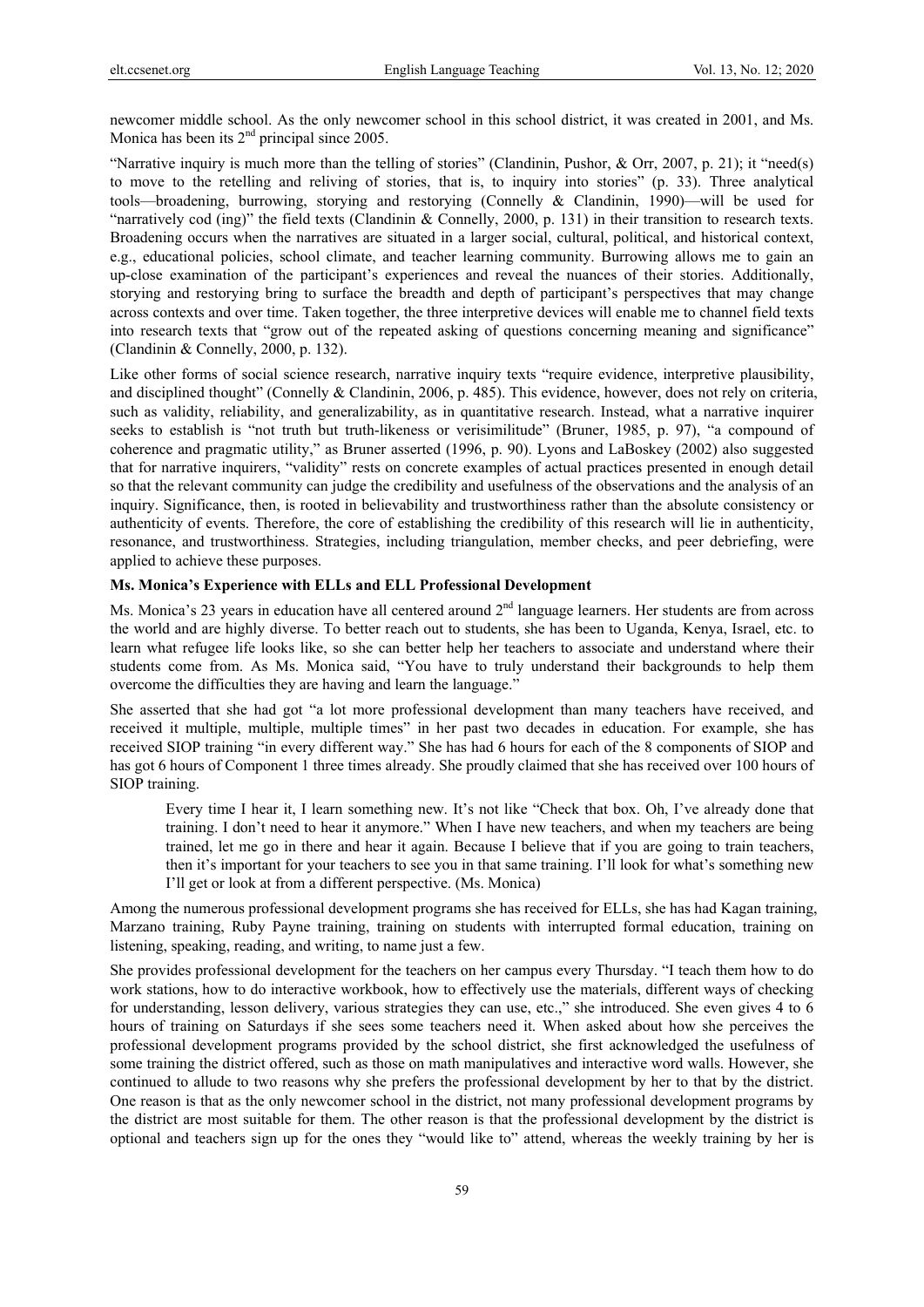mandatory that every teacher "must" attend. She considers teachers' participation in professional development to be indispensable.

#### **What Professional Development Means to School Leaders**

*The minute I stop learning, I think, is the minute I should step away from this job.* 

Ms. Monica

As a school principal, Ms. Monica is required to follow the school district appraisal and development system to evaluate all the teachers on her campus on an individual basis. This, according to her, is where professional development has benefited her most.

Telling them (teachers) "good job, way to go, or keep on doing it" doesn't really help them perform better. This appraisal system requires us to say "That is a great lesson. I saw you do x, y, and z." My feedback would be like "I want you to get better in reading comprehension, differentiation, etc., and here are the strategies to help you address it. Or refer to chapter 7 of this particular book where it discusses this specific problem." (Ms. Monica)

Offering teachers concrete feedback on all areas of teaching requires Ms. Monica to constantly learn. As she commented, "Professional development is very helpful. Try doing this. Try doing that. I'm constantly receiving professional development to coach my teachers." She took pride in a large collection of books and other resources displayed in her office, which is from all the professional development she has received. She likes to absorb new information and experiment to see what works best and tweak it to make it fit for the teachers on her campus. In her own terms, what she has obtained is "just a collection of different models that I then use to tailor to what I want my teachers to know."

It is evident that professional development has been instrumental in helping her to supervise and support her teachers.

I never stop learning, esp. working with a highly diverse population of kids. I try to receive professional development as often as I can. The minute I stop learning, I think, is the minute I should step away from this job. As an educational leader, you got to keep up learning, so that your teachers can continue to grow, and your kids can continue to grow. It never ends. Ultimately, in my opinion, that's what the role of a principal is. (Ms. Monica)

#### **Tailoring Professional Development Programs to Specific Groups of ELLs**

*You got to ask "Where are they." That's where we are and we have to take it from there.* 

Ms. Monica

Ms. Monica recalled an incidence with a newcomer student that has made an indelible mark in her memory and always reminded her to never forget the importance of starting from students' needs. It was that student's first day at the school, and Ms. Monica gave him a pencil and asked him to write his name in his native language. This 14-year-old boy clenched the pencil with the pencil point up in the air, kept making the sound, "Huh? Huh? …" Ms. Monica patiently explained with her body movement, signaling him to write down his name with the pencil. Whatever ways she tried, the boy was still at a loss, looking at her and the pencil blankly. She finally found out that the boy did not know how to hold a pencil because he had never seen a pencil or a book in his prior life in his home country. Needless to say, he did not have any schooling experience or literacy skills in his native language.

This experience is so striking to her, which prompted her to start questioning some of her presumptions. As Ms. Monica observed, "We have always assumed middle school students always have the opportunity to go to school, and that's not true. You got to ask 'Where are they.' That's where we are and we have to take it from there." For this particular student, Ms. Monica instructed his classroom teacher to make a plan that started by teaching the student how to hold a pencil, open a book, and write his name like what a 2- year-old would learn, though he is 14 years old already.

ELLs are vastly different from each other, and their needs vary accordingly. Therefore, as Ms. Monica remarked, "Whenever you work with ELLs, you can't just take a program, and then open it up, and say 'Okay, now I've had a training, I'm gonna use it and teach it to the kids.' This may be a great program, but not necessarily work for each and every of your ELLs." To meet the needs of all the students, it is essential to differentiate instruction. Ms. Monica made the following statement regarding differentiated instruction,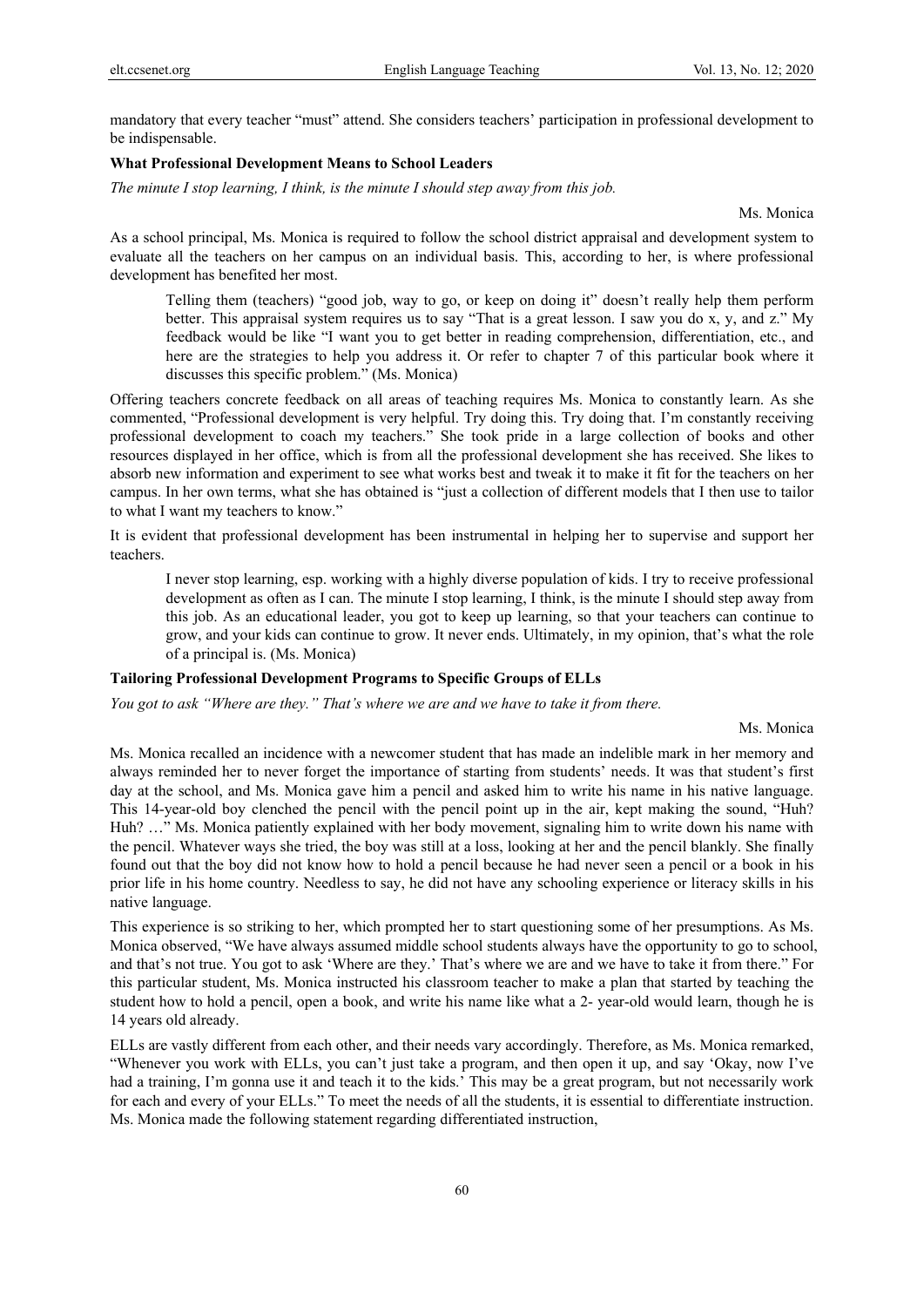The way we were used to teaching a class of 20 only meets the middle. You have kids that are too easy, and you have kids that are too high. So when you are only meeting the middle, you are not reaching all other kids. You need to learn to differentiate. This table is learning letters. This table is learning blends. This table is learning spelling … You got to meet all your students at their levels. When you look into a classroom and walk around, you see everybody is engaged, doing something that is just enough hard for him or her, not too hard, not too easy. That's what we need. (Ms. Monica)

For that to happen, she added, "this means you have to be able to have a variety of tools, your toolbox, so that you can pull it whenever it's needed."

## **The Importance of Teaching Reading to ELLs**

*We, as a society, need to think about how to better prepare our middle school and high school teachers to teach ELLs how to read.* 

Ms. Monica

It is distressing to Ms. Monica that many long-term ELLs are at far below grade level in reading and writing abilities.

They've been in America for a long time, but no one has taught them how to read. That's why we have so many long-term ELLs who never got out of ESL. Every year they are beginning, beginning, and beginning. They can't ever get out of beginning, because they are never taught how to read. (Ms. Monica)

These students may be at the advanced level in reading and listening, but their reading and writing may be still at the beginning level. Chomsky (1965)'s distinction between "competence" and "performance" has important implications in this regard. "Competence" is a language user's underlying knowledge about the system of rules, whereas "performance" is the actual use of language in concrete situations. A student's "performance" is not always a good predictor of his/her "competence." This is demonstrated clearly in long-term ELLs, whose "performance" usually exceeds their "competence."

According to second language acquisition (SLA) theories, similar to how the first language is acquired, people acquire their oral abilities of a second language when they spend a considerable amount of time being immersed in that language. The theoretical premise underlying is that comprehension precedes production, that is, listening comprehension is developed before students can speak the language. Listening and speaking are the two modalities language learners learn the quickest, which precede reading and writing. ELLs eventually will learn how to speak the language. However, if no one teaches them how to read, they will not be able to read and write in this language, and that becomes an enormous hindrance to their academic achievement on the STAAR test.

Ms. Monica believes that teaching ELLs to read is key to the education of ELLs. Being able to read is the basis of not only learning a second language and its culture but also the basis of learning academic content and developing critical thinking. Not until ELLs learn to read will they be able to read to learn. It is Ms. Monica's philosophy that in teaching them to read, phonics—letters and sounds, should be where to start with. She maintains that "That (teaching ELLs phonics) should be the bulk of our ESL professional development." However, she pointed out that,

It is the foundation piece that for whatever reason people feel it's a waste of time, and we don't need to teach that. We need to teach main ideas, context clues, inferencing, and sequencing. Yes, that's important. But if you don't know how to read to get that information, that doesn't even matter. So I feel like we missed the bone of teachers' professional development if you are not getting down to this area. (Ms. Monica)

To some degree, she attributes this phenomenon to the STAAR test that teachers are held responsible for.

Most schools focus on STAAR test. The STAAR test is what we have to teach because we got to teach these TEKS to pass the test. That's the problem state wise. We got to somehow someway teach in professional development that it's OK to teach kids letters, sounds, and the alphabet when they are 13 years old. It's okay to do that, and it's essential to do that. (Ms. Monica)

Another counterforce to teaching middle school ELLs phonics, as Ms. Monica analyzed, comes from middle school teachers.

Middle school teachers think this is an elementary problem. That's not my problem. Elementary teachers need to teach them how to read. They are experienced in teaching them how to read. I'm in middle school. I teach them middle school stuff. That's what I do. But if the ELLs didn't get the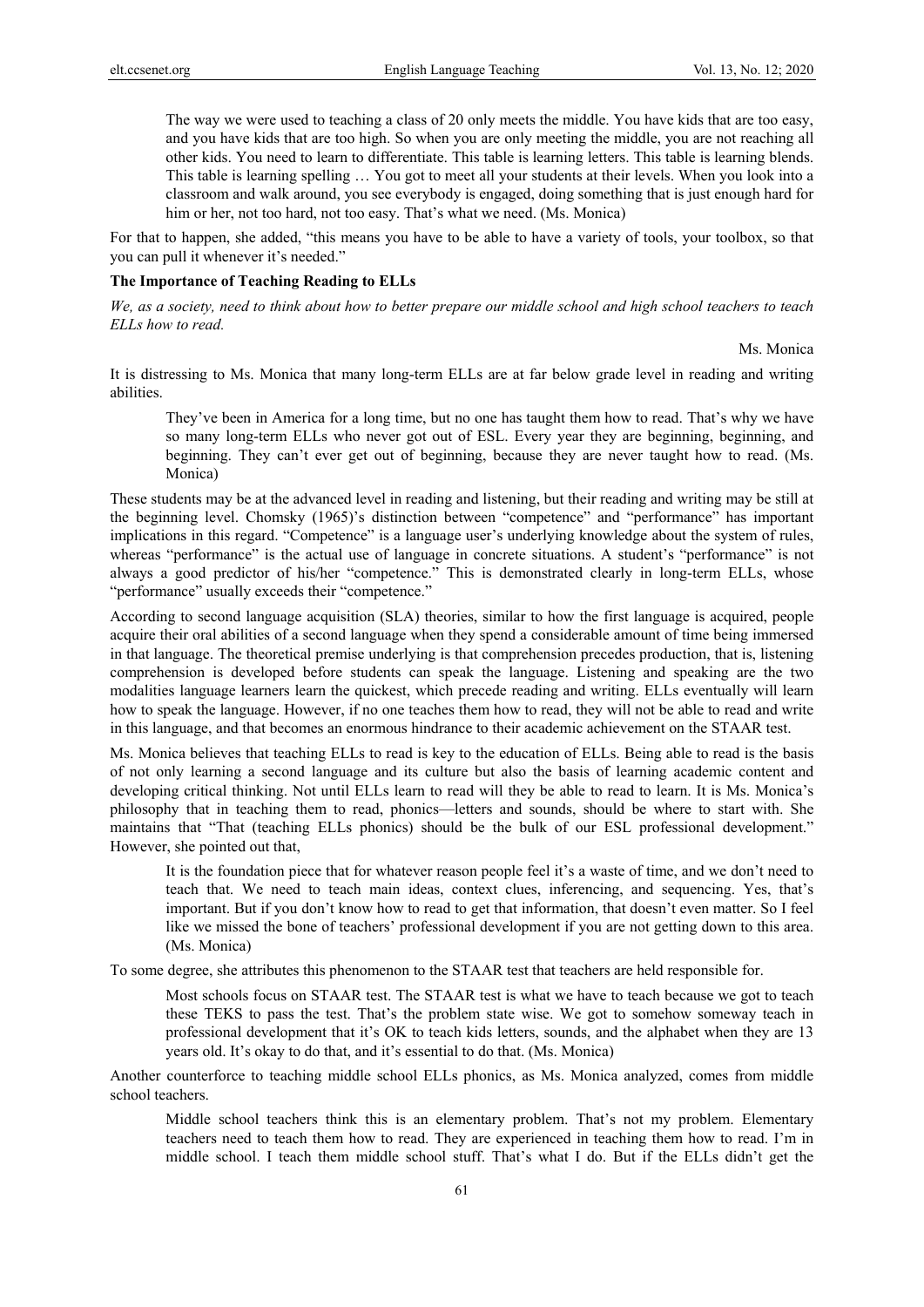primary (letters and sounds), you have to teach them the primary. We can't expect the elementary teachers to do that. They (students) weren't here for elementary. You can't just blame it on them. You just need to pick it up yourself, and our middle school teachers don't know how to do that. (Ms. Monica)

Her comments brought to surface two issues that exist in middle school teachers working with ELLs. One is a misconception that it may not be the responsibility of middle school teachers to teach ELLs letters and sounds. The other is the feeling of inadequacy of middle school teachers in teaching the basics of reading. Teaching such a foundational piece to ELLs in middle schools involves greater complexities than that in early childhood. Lack of age-appropriate materials is a challenge, which Ms. Monica explained aptly as follows,

When you teach early literacy—sounds, letters, and blends, the 1st thing you think of is Barney. But when you have 13 years old, listening to Barney is so inappropriate. Putting a 14-years old with childish stuff, they'll look at you and say, "I'm not stupid. I don't know English, but I'm not dumb. Why are you telling me to listen to Barney and put me on PBS to see Sesame Street? Seriously? I'm 14 years old, and I don't like a puppet to talk to me." (Ms. Monica)

These remarks bring home the need to be respectful of the materials teachers use with ELLs. On the one hand, the materials should be adapted to the English proficiency of the students. On the other hand, they should also be age-appropriate. Training teachers on the use of the materials should be at top of the list of professional development offerings. In summary, just as Ms. Monica stated, "We, as a society, need to think about how to better prepare our middle school and high school teachers to teach ELLs how to read."

#### **Being the Agents of Professional Development**

*YOU need to reach out for the support.* 

Ms. Monica

Ms. Monica believes that teachers should take the initiative in their professional development. She perceives professional development as a matter of "networking" in some sense, "knowing whom you can call and ask for help to understand what you don't understand" (Ms. Monica). Teachers all encounter problems, dilemmas, and situations where they need help. Such networking allows them to dialogue with other professionals, get to learn different perspectives, and work as a team to accomplish more successes.

In this process, teachers themselves should be the agents of their professional development.

It really depends on how open-minded you are—how willing you are to work to get the support. Some people don't want to learn and are just stubborn, so you don't get any support because you feel you know it all. Sometimes people work too hard because they concentrate on figuring it out for themselves when you could have easily come up with the same solution with half the time if you seek for support. Therefore, the support is as much as you want it or as least as you want it. (Ms. Monica)

Usually, the "best practices" and "research-based programs" are mandated from the outside, and they are less powerful, less meaningful, and less sustainable than those that are initiated and valued by teachers themselves. Instead of being passive receivers of professional development, teachers should be active constructors, taking ownership of their personal professional accountability, rebuilding what is told to them into something they feel more relevant, meaningful, and suitable for their classrooms, for their teaching to make a real difference in students' learning outcomes (Wei, 2016). A didactic mode of professional development is not effective in facilitating authentic professional learning among teachers (Webster-Wright, 2009). Teachers should be empowered to start negotiating their roles and responsibilities in teacher professional development.

#### **4. Concluding Remarks**

The unprecedentedly growing number of students who are linguistically and culturally diverse has posed an immense challenge to American education. All students, regardless of their home language, race, ethnicity, and cultural origin, are entitled to equal educational opportunities. A high-quality education for these students requires special knowledge and skills of teachers. Professional development is vital for teachers in enhancing their knowledge and skills and being better able to meet the language and academic needs of ELLs (Vogt, 2009).

Successful professional development for teaching ELLs should emphasize locally devised, context-specific solutions, active teacher participation in the program; coherence and teacher commitment to long, sustainable change; and creating activities that enable teachers to meaningfully interact with other professionals. Teacher development cannot maximize its influence until it truly engages teachers in growing up as reflective teachers. Iddings and Rose (2012) argued that "one size fits all" pedagogy and teacher development does not work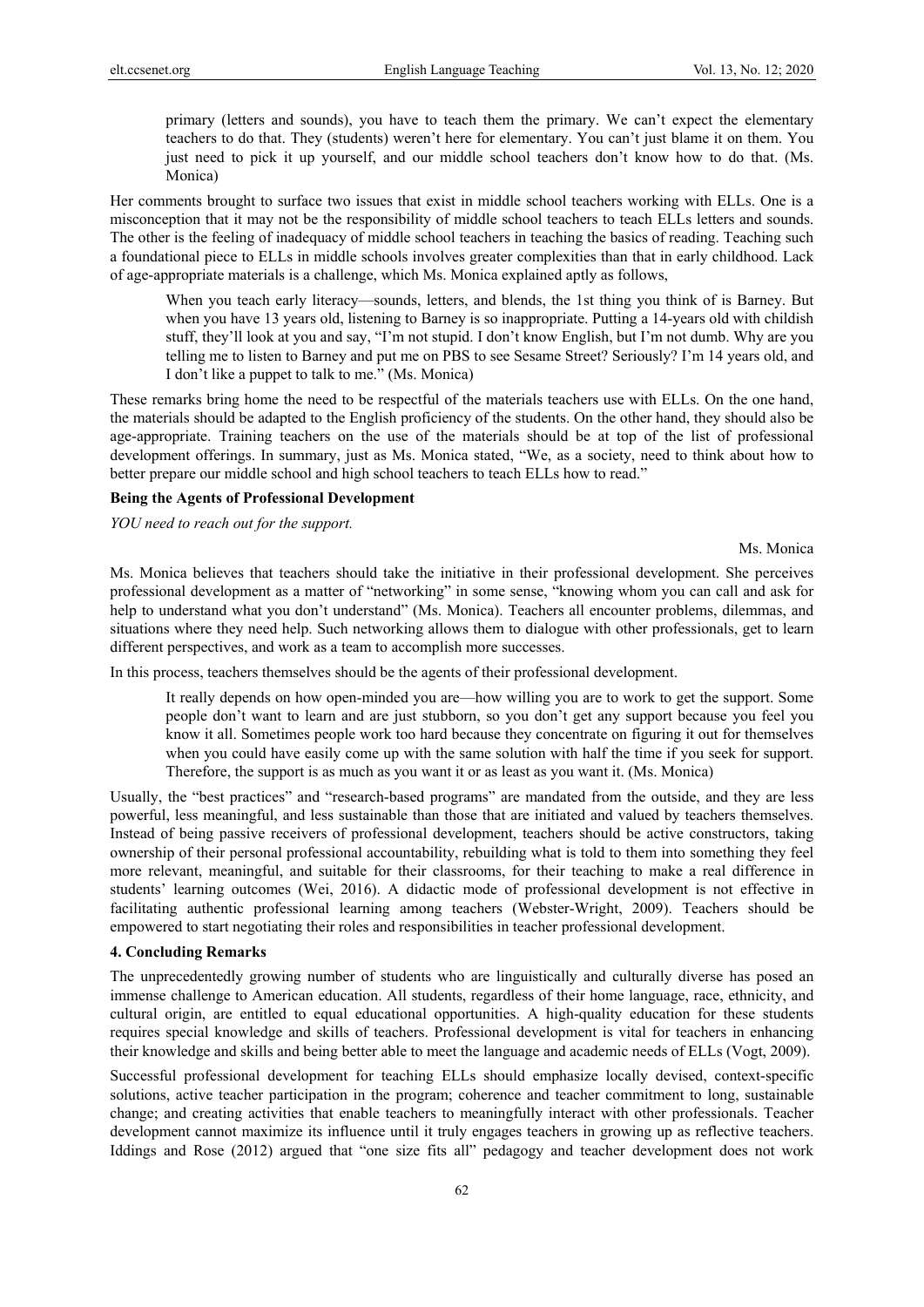effectively. The most effective teacher professional development should be in no way prescribed by the providers. Instead, it should feature respect for recipients' voice and feedback, and a dialogic nature of collaboration between the recipients and the providers throughout the program.

This paper provides an in-depth exploration of a newcomer middle school principal's professional development experiences and perspectives. Through reflecting on her professional development experiences and narrating her personal practical knowledge in action, this study has provided some practical considerations in designing and enacting ELL teacher professional development. It will help teacher educators, trainers, and school administrators to unravel how educators' experiences of professional development can influence their knowledge and practices. What distinguishes this study from most of the others about teacher professional development is its rich description of the participant's experiences and the illumination of the participant's perspectives. More often than not, teacher professional development focuses on the "best practices" and "research-based programs," but provides little input from the recipients about their experiences and perspectives. This study strives to break this prevalent model of professional development by gearing towards how an educator perceives the problems in teacher professional development for ELLs and how to best address the problems. Hopefully, this study will shed important light on how to construct positive professional development that benefits teachers and ELL students both theoretically and practically.

#### **References**

Beninghof, A., & Leensvaart, M. (2016). Co-teaching to support ELLs. *Educational Leadership, 73*(5), 70-73.

- Bruner, J. (1985). Narrative and paradigmatic modes of thought. In E. Eisner (Eds.), *Learning and teaching the ways of knowing* (pp. 97-115). Chicago: University of Chicago Press.
- Bruner, J. (1996). *The culture of education.* Cambridge, Massachusetts: Harvard University Press.
- Choi, D. S., & Morrison, P. (2014). Learning to get it right: Understanding change processes in professional development for teachers of English learners. *Professional Development in Education, 40*(3), 416-435. https://doi.org/10.1080/19415257.2013.806948
- Chomsky, N. (1965). *Aspects of the theory of syntax.* Cambridge, MA: MIT Press. https://doi.org/10.21236/AD0616323
- Clair, N., & Adger, C. T. (2010). Sustainable strategies for professional development in education reform. In K. Johnson (Eds.), *Teacher Education* (pp. 29-50). Alexandria, VA: Teachers of English to Speakers of Other Language.
- Clandinin, D. J., & Connelly, F. M. (2000). *Narrative inquiry: Experience and story in qualitative research.* San Francisco: Jossey-Bass.
- Clandinin, D. J., Pushor, D., & Orr, A. M. (2007). Navigating sites for narrative inquiry. *Journal of Teacher Education, 58*(1), 21-35. https://doi.org/10.1177/0022487106296218
- Coleman, R., & Goldenberg, C. (2009). What does research say about effective practices for English learners? *Kappa Delta Pi Record, 46*(1), 10-16. https://doi.org/10.1080/00228958.2009.10516683
- Connelly, F. M., & Clandinin, D. J. (1990). Stories of experience and narrative inquiry. *Educational Researcher, 19*(5), 2-14. https://doi.org/10.3102/0013189X019005002
- Connelly, F. M., & Clandinin, D. J. (2006). Narrative inquiry. In J. L. Green, G. Camilli, & P. Elmore (Eds.), *Handbook of complementary methods in education research* (pp. 477-487). Mahwah, NJ: Lawrence Erlbaum.
- DelliCarpini, M., & Gulla, A. N. (2009). Success with ELLs: Creating space for collaboration. *English Journal, 98*(4), 133-137.
- Echevarria, J., Short, D., & Powers, K. (2008). Making content comprehensible for non-native speakers of English: The SIOP model. *International Journal of Learning, 14*(11), 41-49. https://doi.org/10.18848/1447-9494/CGP/v14i11/45514
- Franco-Fuenmayor, S. E. (2013). *Examining dual language, bilingual, and ESL teachers' knowledge, professional development experiences, and perceptions about second language programs in Texas.* Unpublished doctoral dissertation, Texas A & M University.
- Guskey, T. R. (2000). *Evaluating professional development.* Thousand Oaks, CA: Corwin Press.
- Honigsfeld, A., & Cohan, A. (2008). The power of two: Lesson study and SIOP help teachers instruct ELLs. *Journal of Staff Development, 29*(1), 24-26.